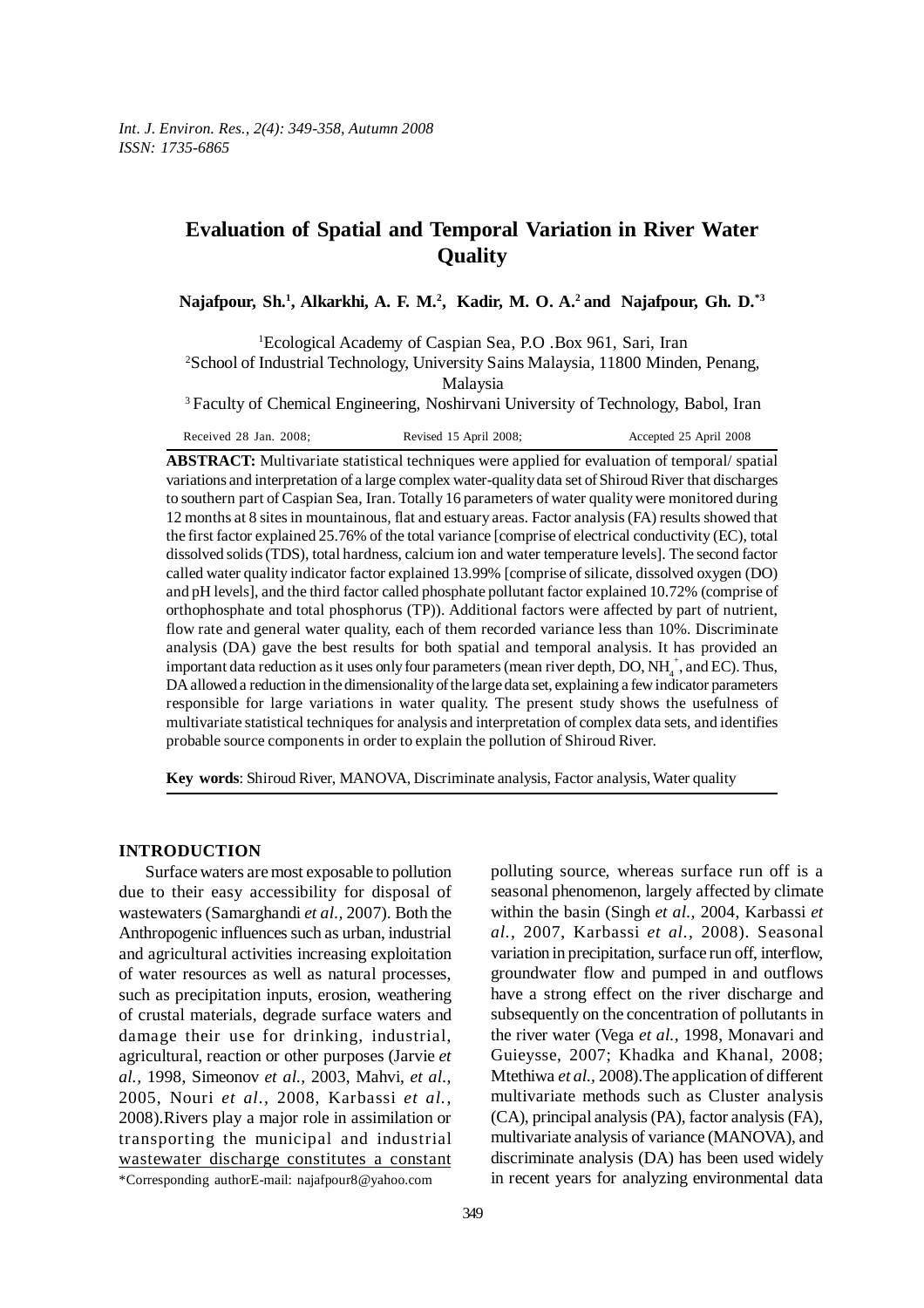and drawing meaningful information (Vega *et al.,* 1998; Lee *et al.,* 2001; Reghunath *et al.,* 2002; Simeonov *et al.,* 2004). In this study, a large data matrix was obtained during (July 2003 through June 2004) to investigate the influence of possible sources (natural and anthropogenic) on the water quality parameters in order to explain the pollution status of Shiroud River. The relationship between the sampling sites, identification of water quality variables responsible for spatial and temporal variations in water quality was investigated. The last objective of this research was to identify the relative contribution for all parameters responsible in discriminating the seasons and different sites.

### **MATERIAL & METHODS**

Shiroud River is located in the southern part of Caspian Sea. The longitudes and latitudes of water sampling sited along the river were 50º , 45 through 50º , 52´ E and 36º , 52´ through 35º , 45´ N, respectively (Fig. 1). The total length of the river from different branches and tributaries to the estuary is almost 32 km (from mountain site through estuary of the river). Eight sampling sites were chosen from different branches and tributaries of the river. Sampling sites are located as follows: Sites 1, 2 and 5 are located in the mountains area, site 3 is located on plain after intersection of two tributaries (sites 1 and 2) of the river, sites 4 and 6 are located on plain, site 7 is located on plain after intersection of the two mains branches, and site 8 is located at the estuary. Majority of the sites are surrounded by orchards, tea farms and paddy fields. In addition to the paddy fields, there is an asphalt preparation factory near site 7 that can affect on ecosystem of the river bed.

The water samples were collected from eight different sites along the river (Fig.1). The pathway of the river from its different branches and tributaries to the estuary is almost 32 km. A total of 96 samples were collected over a period of 12 months (July 2003 through June 2004). Before collecting the water samples, all sample bottles were washed with different types of chemicals and rinsed with distilled water. The freshwater samples were carried in one litter bottle and kept in a low temperature (stored in ice) until the samples were transferred to main laboratory for further analysis. The parameters such as dissolve oxygen (DO), pH, water temperature and flow rate of the river were measured in situ.The analysis of physico-chemical parameters namely water

temperature, pH, mean river depth, EC, DO, biochemical oxygen demand  $(BOD<sub>5</sub>)$ , calcium ion, alkalinity, TDS, nutrients such as ammonia ion, orthophosphate, nitrite, nitrate, total phosphorus and silicate were analyzed according to standard methods (APHA, 1999). For determination of nitrate using reduction column by Cadmium (APHA, 1999), total hardness and calcium ion by using EDTA [Ethylene-diamine-tetra-acetic acid], titri-metric method, the relative acidic or basic level of water body (pH) measured by pH meter model TOA-Japan, and silicate was determined by the method of molybdate-reactive silica (EPA. 1979; APHA, 1999). Multivariate analysis of variance was used where several dependent variables were measured for each sampling unit instead of one variable. The objective of MANOVA was to investigate whether the mean vectors of several groups were the same, and if not, which means the variables were differed significantly from group



**Fig. 1. Map of sample locations of Shiroud River in eight sites with scale of 1:400,000**

Factor analysis (FA) is designed to transform the original variables into new uncorrelated variables called factors, which are linear combinations of the original variables. The FA is a data reduction technique and suggests how many varieties are important to explain the observed variances in the data. Principal components method (PCA) is used for extraction of different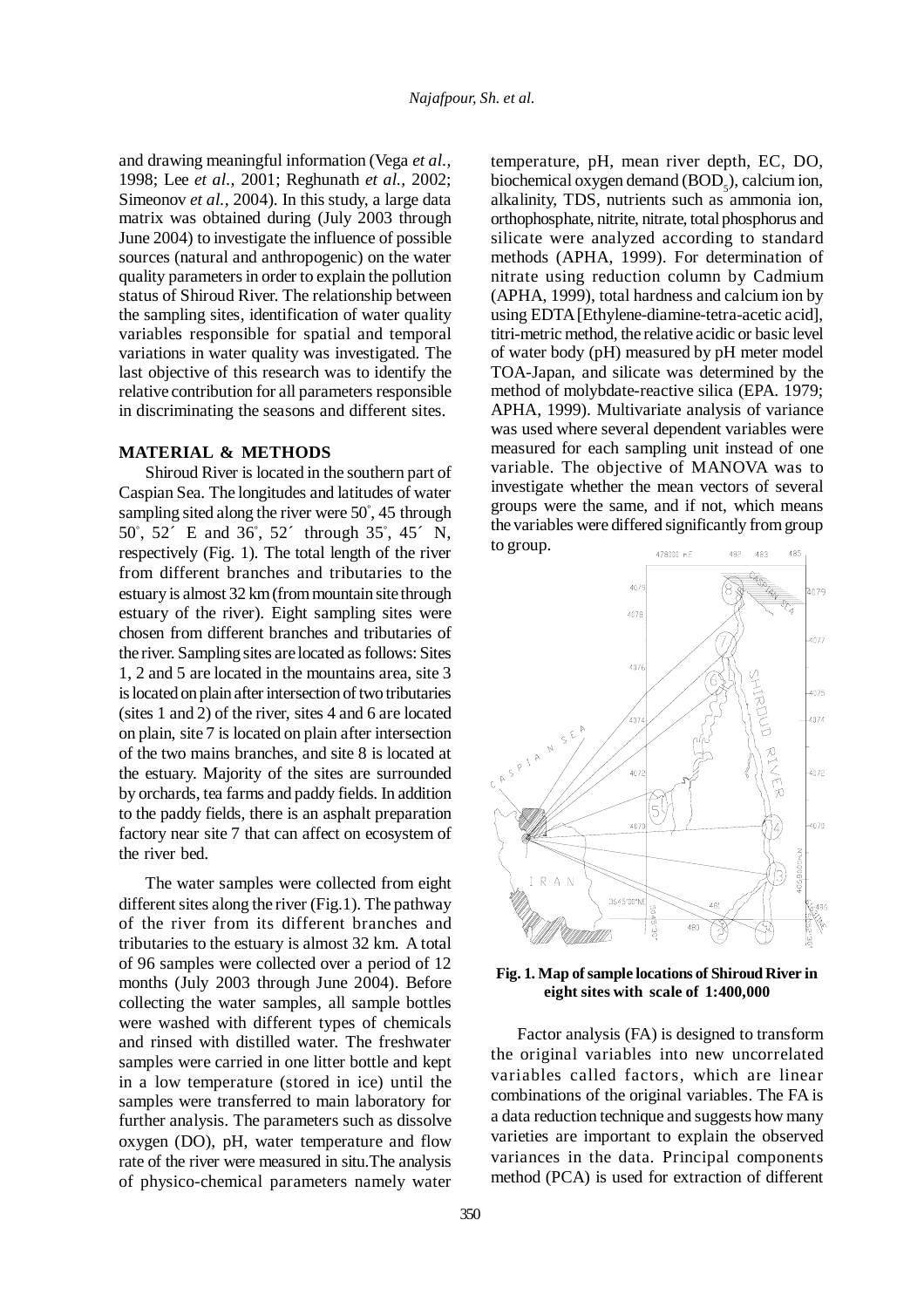factors. The axis defined by PCA is rotated to reduce the contribution of less significant variables (Johnson and Wichern, 2002). This treatment provides a small number of factors that usually account for approximately the same amount of information as the original set of observations. The FA can be expressed as:

$$
F_i = a_1 x_{1j} + a_2 x_{2j} + \dots + a_m x_{mj} \tag{1}
$$

Where  $F_i$  is the factor,  $a$  is the loading,  $x$  is the measured value of variable, *i* is the factor number, *j* is the sample number and *m* is the total number of variables.The factor scores can be expressed as:

$$
Z_{ij} = a_1 f_{1j} + a_2 f_{2j} + \dots + a_m f_{mj} + e_{ij}
$$
 (2)

Where *Z* is the measured variable, *a* is the factor loading, *f* is the factor score, the residual term accounting for errors or other source of variation. Discriminate analysis is a multivariate technique used for two points, the first point is description of group separation in which linear functions of the several variables (discriminate function (DFs)) are used to describe or elucidate the differences between two or more groups and identifying the relative contribution of all variable to separation of the groups. Second aspect is prediction or allocation of observations to group in which linear or quadratic functions of the variable (classification functions (CFs)) are used to assign an observation to one of the groups (Rencher, 2002; Johnson and Wichern, 2002).

# **RESULTS & DISCUSSION**

Descriptive statistics including the maximum, minimum, mean and standard deviation are summarized in (Table 1). The maximum value was exhibited by total hardness of 387 mg/L, whist ammonium ion exhibited the lowest value of 0.10 mg/l. The observed spread around the mean is substantially high and random; this could be due to seasonal changes and different anthropogenic activities surrounding the sites.The correlation matrix of water quality parameters obtained from Shiroud River was examined. The relevant data for water quality parameters (Table 2) show strong significant correlation between all of the parameters. This indicates that the entire parameters share a common origin source except  $BOD<sub>5</sub>$  did not show a significant correlation with all of the parameters. The data for water quality parameters were further analyzed to different multivariate statistical techniques to explore temporal and spatial variations. The results of multivariate analysis of variance (MANOVA) for water quality parameter are presented in (Table 3). According to obtained data, the eight sites are significantly different in terms of selected water quality parameters.

| <b>Parameter</b>        | Min.   | Max.   | <b>Mean</b> | <b>Std. Deviation</b> |
|-------------------------|--------|--------|-------------|-----------------------|
| Water Temperature       | 7.00   | 30.00  | 17.36       | 6.93                  |
| Mean River Depth        | 30.00  | 75.00  | 52.81       | 14.32                 |
| pH                      | 7.23   | 8.64   | 8.02        | 0.23                  |
| D <sub>O</sub>          | 7.70   | 14.40  | 11.38       | 1.53                  |
| BOD <sub>5</sub>        | 0.20   | 7.20   | 1.57        | 1.13                  |
| <b>Total Alkalinity</b> | 80.00  | 280.00 | 177.51      | 31.08                 |
| $Ca^{2+}$               | 8.00   | 75.00  | 41.15       | 11.88                 |
| <b>Total Hardness</b>   | 70.00  | 387.00 | 225.85      | 58.53                 |
| <b>TDS</b>              | 40.00  | 250.00 | 159.06      | 42.77                 |
| Orthophosphate          | 0.01   | 0.44   | 0.10        | 0.06                  |
| Total phosphorus        | 0.05   | 0.40   | 0.17        | 0.07                  |
| NO <sub>3</sub>         | 0.45   | 3.90   | 1.95        | 0.85                  |
| NO <sub>2</sub>         | 0.00   | 0.06   | 0.01        | 0.01                  |
| SiO <sub>2</sub>        | 0.85   | 2.83   | 1.59        | 0.46                  |
| $NH_4^+$                | 0.00   | 0.10   | 0.04        | 0.03                  |
| EC                      | 100.00 | 500.00 | 323.23      | 82.21                 |

**Table 1. Descriptive statistics of selected water quality parameters in Shiroud River**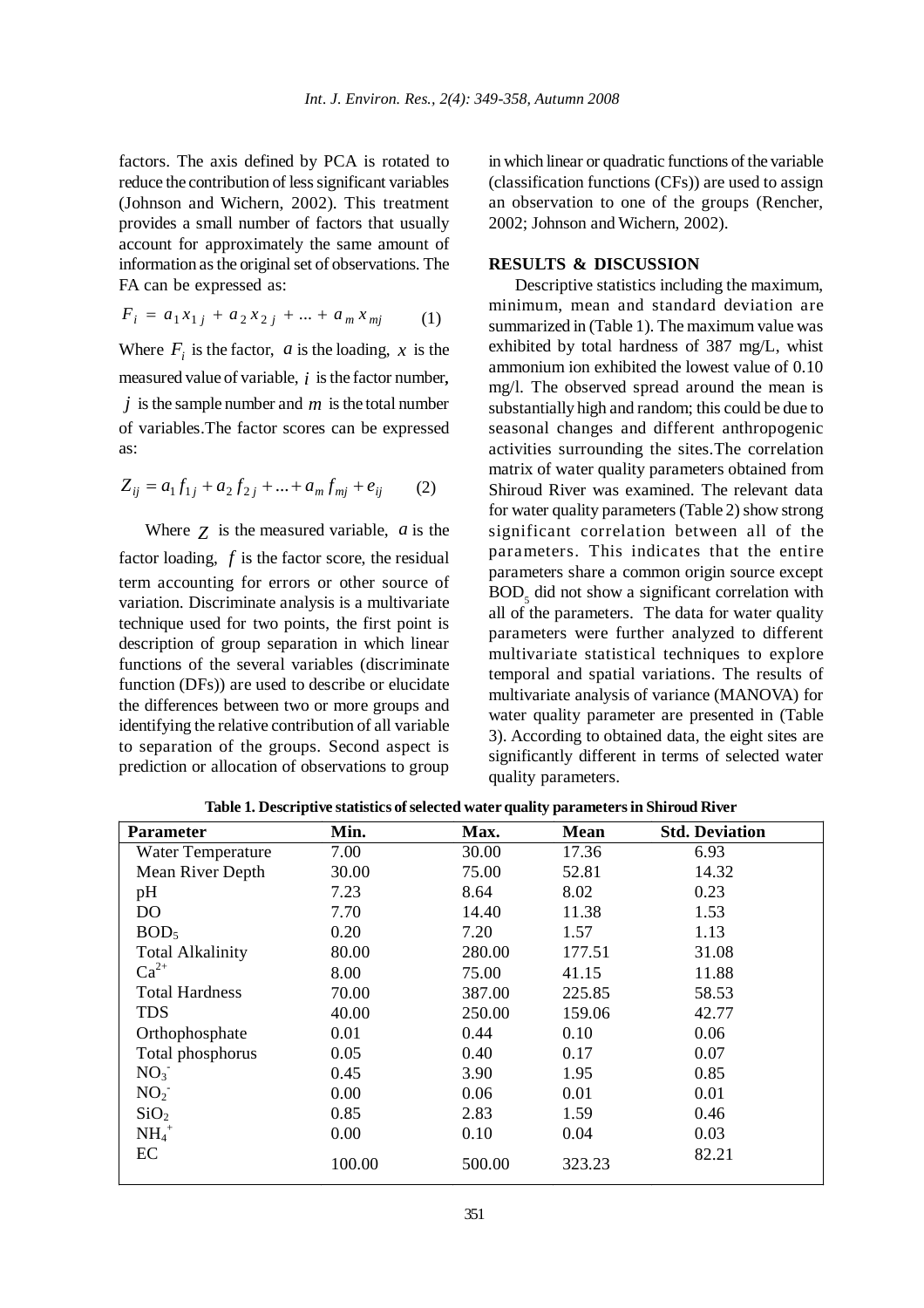| ľ<br>ľ      |
|-------------|
| i<br>1<br>ı |
|             |
| i           |
| I           |
| .<br>E      |

| Parameter                | $W$ .T               | Jepth<br>$\blacksquare$ | H                     | $\overline{D}$      |         | BOD <sub>5</sub> T.Alkali. | $\mathbf{C}^{\mathbf{a}}$ | <b>T.Hard</b>         | TDS                  | $PQ_4$    | T.Pho               | $NO3$ - $NO2$ -     | $\mathbf{SiO}_2$           | $\overline{\text{NH}}_{4}^{+}$ |
|--------------------------|----------------------|-------------------------|-----------------------|---------------------|---------|----------------------------|---------------------------|-----------------------|----------------------|-----------|---------------------|---------------------|----------------------------|--------------------------------|
| Water. Temp.             |                      |                         |                       |                     |         |                            |                           |                       |                      |           |                     |                     |                            |                                |
| Mean River Depth         | $-0.09$              |                         |                       |                     |         |                            |                           |                       |                      |           |                     |                     |                            |                                |
| Eq                       | $0.21$ <sup>*</sup>  | 0.09                    |                       |                     |         |                            |                           |                       |                      |           |                     |                     |                            |                                |
| $\overline{D}$           | $-0.52$ **           | $0.01\,$                | $-0.17$               |                     |         |                            |                           |                       |                      |           |                     |                     |                            |                                |
| $\mathrm{BOD}_5$         | 0.16                 | 0.01                    | $-0.01$               | $0.26$ <sup>*</sup> |         |                            |                           |                       |                      |           |                     |                     |                            |                                |
| T. Alkalinity            | 0.12                 | 0.13                    | $-0.09$               | $-0.04$             | 0.09    |                            |                           |                       |                      |           |                     |                     |                            |                                |
| $Ca2+$                   | $0.35***$            | $0.22^{*}$              | $-0.24$ <sup>*</sup>  | $-0.10$             | 0.13    | $0.27***$                  |                           |                       |                      |           |                     |                     |                            |                                |
| T. Hardness              | $0.63***$            | 0.14                    | $-0.04$               | $-0.32***$          | 0.09    | $0.29***$                  | $0.76$ **                 |                       |                      |           |                     |                     |                            |                                |
| TDS                      | $0.52***$            | $0.22^{*}$              | $0.01\,$              | $-0.20$             | $-0.03$ | $0.24$ <sup>*</sup>        | $0.63***$                 | $0.67***$             |                      |           |                     |                     |                            |                                |
| Orthophosphate           | $-0.14$              | $-0.1$                  | $-0.16$               | $-0.07$             | $-0.09$ | $-0.05$                    | $-0.14$                   | $-0.23$ <sup>*</sup>  | $-0.01$              |           |                     |                     |                            |                                |
| T. Phosphorus            | $-0.22$ <sup>*</sup> | $0.07$                  | $-0.13$               | $0.01\,$            | $-0.11$ | $-0.16$                    | $-0.27$ <sup>**</sup>     | $-0.40**$             | $-0.14$              | $0.58***$ |                     |                     |                            |                                |
| $\sum$                   | $-0.31***$           | 0.11                    | $-0.14$               | 0.20                | $-0.09$ | $-0.10$                    | $-0.01$                   | $0.26$ <sup>***</sup> | $-0.11$              | 0.20      | $0.29***$           |                     |                            |                                |
| $\rm{NO_2^-}$            | 0.02                 | $-0.14$                 | $-0.01$               | $-0.12$             | 0.05    | 0.08                       | $0.01$                    | 0.03                  | 0.03                 | 0.11      | $0.07$              | 0.03                |                            |                                |
| $\mathrm{SiO}_2$         | $-0.20$ <sup>*</sup> | 0.06                    | $-0.50$ <sup>**</sup> | $0.31***$           | 0.18    | 0.18                       | $0.22^{*}$                | 0.03                  | $-0.05$              | 0.12      | 0.08                | 0.06<br>$0.32***$   |                            |                                |
| $\rm \stackrel{+}{H1}^+$ | $-0.15$              | 0.01                    | $-0.04$               | $-0.01$             | $-0.11$ | 0.09                       | $-0.23$ <sup>*</sup>      | $-0.22$ <sup>*</sup>  | $-0.24$ <sup>*</sup> | $0.03\,$  | $0.21$ <sup>*</sup> | $0.29***$           | $0.09 - 0.22$ <sup>*</sup> |                                |
| EC                       | $0.44$ <sup>**</sup> | $0.21$ <sup>*</sup>     | $-0.09$               | $-0.18$             | $-0.01$ | $0.32***$                  | $0.69**$                  | $0.70^{***}$          | $0.93***$            | $-0.02$   | $-0.16$             | $0.01\,$<br>$-0.12$ | 0.01                       | $-0.22$ <sup>*</sup>           |
|                          |                      |                         |                       |                     |         |                            |                           |                       |                      |           |                     |                     |                            |                                |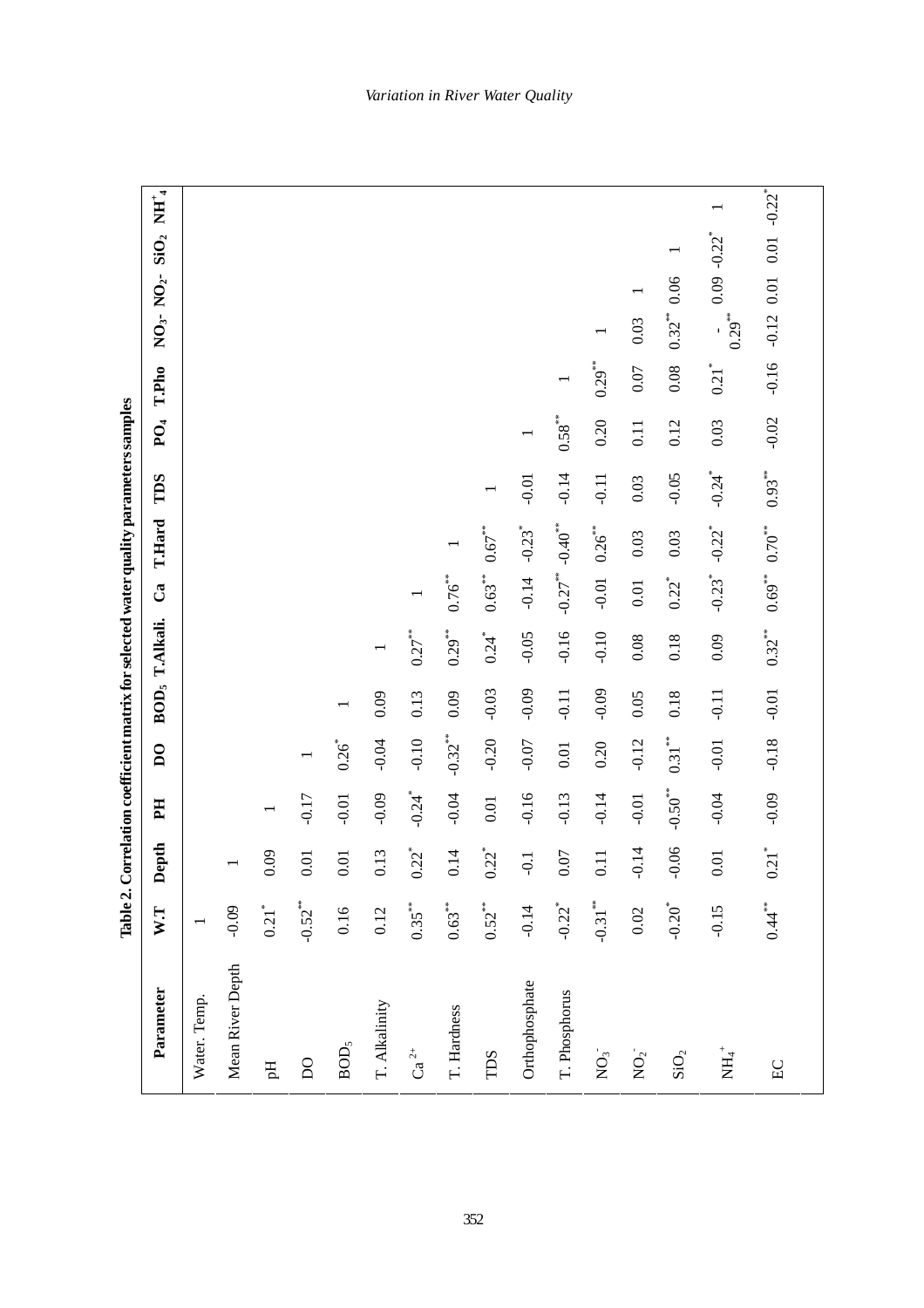Factor analysis was carried out to identify the sources of variation in the obtained data. The Score plot is shown in (Fig. 2). which includes the percentage variance explained by each component and gives an idea on how the different components were extracted.The Eigen-values for different factors percentage variance accounted, cumulative percentage variance and component loading are summarized in (Table 4). The amount of total initial Eigen-values, percentages of variance before rotation and total Eigen-values, variance percentages after rotation using Varimax with Kaiser Normalization are also shown in (Table 4).

**Table 3. Multivariate test (MANOVA) for all sites of Shiroud River**

| <b>Test</b>    | Value | F     | Sig. |
|----------------|-------|-------|------|
| Pillai's Trace | 2.10  | 2.11  | 0.00 |
| Wilks' Lambda  | 0.02  | 3.73  | 0.00 |
| Hotelling's    |       |       |      |
| Trace          | 14.44 | 9.19  | 0.00 |
| Roy's Largest  |       |       |      |
| Root           | 12.65 | 62.45 | 0.00 |

In general, six factors were extracted, and 73.03 % of the total variation is explained as shown in Table 4. The extracted factors are shown in (Table 5). It is clear from this table that most of the parameters associated with each factor are well defined and contribute very little to other factors, that helps in the interpretation of factors. Factor 1, has a high positive loadings for EC, TDS, total hardness, calcium ion and water temperature. This factor can be labeled as a measurement for conductivity and hardness which explains 25.76% of the total variation belongs to EC and hardness factor. The contribution of this factor is the average of all parameters related to this factor.



**Fig. 2.Score plot of Eigen-value vs. components along with % variance components in Shiroud River**

Factor 2, has a high positive loadings for silicate, DO and a high negative loading for pH. This factor can be labeled as water quality indicator, which explains 13.99% of the total variation. The contribution of this factor represents the difference between pH and other two parameters (silicate and DO).Factor 3, has a high positive loading for total phosphorus and orthophosphate. This factor can be labeled as a phosphate pollutant. The amount of variation that explained by this factor is 10.72 % of the total variation. The average of phosphorus and orthophosphate represents the contribution of factor 3.Factor 4, has a high positive loading for ammonium ion, total alkalinity and a high negative loading for nitrate. This factor can be labeled as a nutrient and buffering indicator of water quality, which explains 8.6% of total variation. This factor represents the difference between ammonium,

| Table 4. Extracted values of various factors analysis parameters for Shiroud River |  |  |  |
|------------------------------------------------------------------------------------|--|--|--|
|------------------------------------------------------------------------------------|--|--|--|

|           |              | Total variance explained before rotation<br><b>Extraction sums of squared loadings</b> |                                    |              | <b>Rotation sums of squared loadings</b> | Total variance explained after rotation |
|-----------|--------------|----------------------------------------------------------------------------------------|------------------------------------|--------------|------------------------------------------|-----------------------------------------|
|           |              | <b>Initial Eigen-value</b>                                                             |                                    |              | Eigen-value                              |                                         |
| Component | <b>Total</b> | $%$ of<br><b>Variance</b>                                                              | <b>Cumulative</b><br>$\frac{0}{0}$ | <b>Total</b> | $%$ of<br><b>Variance</b>                | Cumulative %                            |
|           | 4.12         | 25.76                                                                                  | 25.76                              | 3.94         | 24.61                                    | 24.61                                   |
| 2         | 2.24         | 13.99                                                                                  | 39.75                              | 2.03         | 12.67                                    | 37.28                                   |
| 3         | 1.72         | 10.74                                                                                  | 50.49                              | 1.82         | 11.35                                    | 48.63                                   |
| 4         | 1.38         | 8.60                                                                                   | 59.09                              | 1.36         | 8.52                                     | 57.14                                   |
| 5         | 1.23         | 7.72                                                                                   | 66.81                              | 1.34         | 8.37                                     | 65.51                                   |
| 6         | 1.00         | 6.22                                                                                   | 73.03                              | 1.20         | 7.52                                     | 73.03                                   |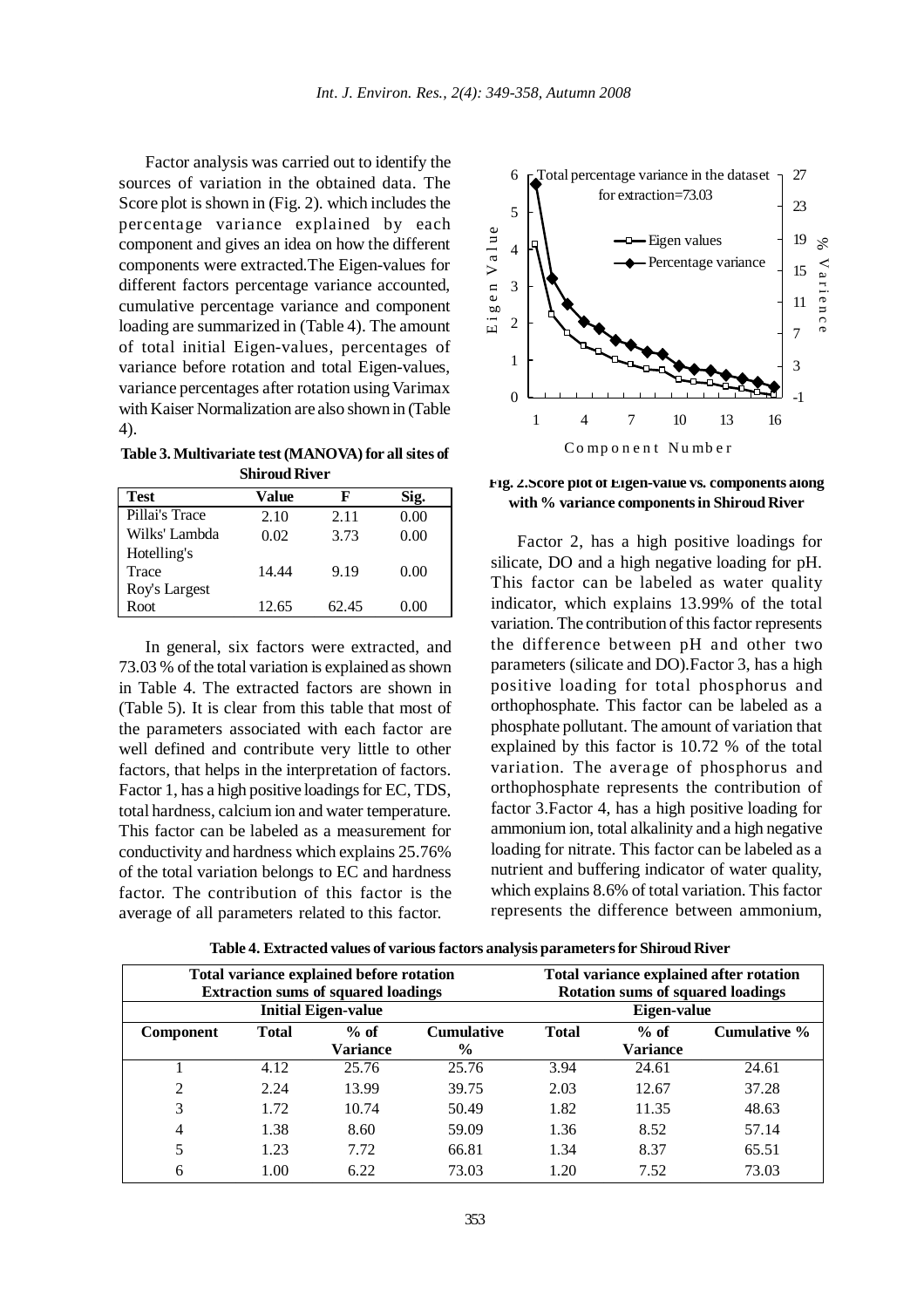| Components<br>Parameters | $\mathbf{1}$ | $\overline{2}$ | 3       | $\overline{4}$ | 5       | 6       |
|--------------------------|--------------|----------------|---------|----------------|---------|---------|
| EC                       | 0.92         | 0.03           | 0.03    | 0.01           | 0.11    | $-0.04$ |
| <b>TDS</b>               | 0.90         | $-0.07$        | 0.05    | $-0.05$        | 0.11    | $-0.05$ |
| <b>Total Hardness</b>    | 0.86         | $-0.02$        | $-0.29$ | 0.05           | $-0.09$ | 0.03    |
| Calcium ion              | 0.81         | 0.28           | $-0.16$ | $-0.03$        | 0.09    | 0.05    |
| Water Temperature        | 0.66         | $-0.45$        | $-0.10$ | $-0.03$        | $-0.35$ | 0.13    |
| SiO <sub>2</sub>         | 0.04         | 0.80           | 0.06    | $-0.17$        | $-0.08$ | 0.19    |
| pH                       | $-0.08$      | $-0.79$        | $-0.10$ | $-0.13$        | 0.17    | 0.12    |
| D <sub>O</sub>           | $-0.36$      | 0.47           | $-0.12$ | $-0.15$        | 0.34    | 0.40    |
| T. Phosphorus            | $-0.20$      | 0.03           | 0.87    | 0.04           | 0.10    | 0.05    |
| Orthophosphate           | $-0.03$      | 0.08           | 0.83    | $-0.05$        | $-0.17$ | $-0.04$ |
| $NH_4$ <sup>+</sup>      | $-0.29$      | $-0.09$        | 0.12    | 0.81           | 0.00    | $-0.15$ |
| NO <sub>3</sub>          | $-0.13$      | 0.37           | 0.36    | $-0.54$        | 0.24    | $-0.08$ |
| T. Alkalinity            | 0.36         | 0.27           | $-0.08$ | 0.51           | 0.11    | 0.15    |
| River Depth              | 0.23         | $-0.06$        | 0.10    | 0.14           | 0.82    | 0.05    |
| NO <sub>2</sub>          | 0.07         | 0.13           | 0.24    | 0.23           | $-0.49$ | 0.11    |
| BOD <sub>5</sub>         | 0.05         | 0.03           | $-0.06$ | 0.01           | 0.06    | 0.95    |

**Table 5. Results of the factor analysis for water quality parameters of Shiroud Rive during one year (July 2003 to June 2004)**

**Rotation Method: Varimax with Kaiser Normalization**

alkalinity and nitrate.Factor 5, has a high positive loading for mean river depth and a high negative loading for nitrite. This factor can be labeled as a flow rate effecting on water quality. This factor explains 7.72 % of total variation. This factor represents the difference of depth and nitrite.

Factor 6, has a high positive loading for biochemical oxygen demand  $(BOD<sub>5</sub>)$ . This factor can be labeled as a biochemical pollutant indicator. This factor explains 6.22 % of total variation. Only one parameter (biochemical oxygen demand) represents this factor.An attempt was made to study the relationship between sites based on the factors that extracted from the data; this relationship can be done by studying the factor scores for all stations.(Fig. 3). represents factor scores for factor 1; it is clear that all sites have low EC and hardness during the month of March, whereas the EC and hardness were high in the months of June through November. Low score of this factor were noticed from December through May. Low EC and hardness could be due to the cold season and related changes of some parameters such as flow rate of the river, the amount of rainfall and water temperature. The highest EC and hardness was noticed in the month of August in site 7, while the lowest EC and hardness was observed in the month of March in site 5. Second factor represents water quality indicator. Scores for this factor is represented in (Fig. 4). It can be seen that low contribution of this factor was in May through July, this may be due to the amount of diatoms biomass which have an effect of using silicate and dissolved oxygen and as a result pH is high (more than 8). On the other hand, majority of sites had high contribution in other months, which means the diatoms biomass was low when the dissolved oxygen and silicate were high. The highest contribution was seen in site 4 in the month of April, and the lowest contribution was in site 8 in month of July.

The concentrations of phosphate pollutant in majority of sites were low for factor 3. This may be due to the high flow rate and as a result of more water dilution was occurred. (Fig. 5). shows, the scores of this factor and the highest concentration of this factor noticed in April at site 4 whereas, the lowest concentration was at site 2 in September. High concentration could be due to the agricultural activity since farmers use phosphate as a fertilizer.The last three factors such as factors 4, 5, and 6 are less contribution in explaining the total variation since the amount of variation explained by each factor less than 10%. It can be interpreted in the same manner.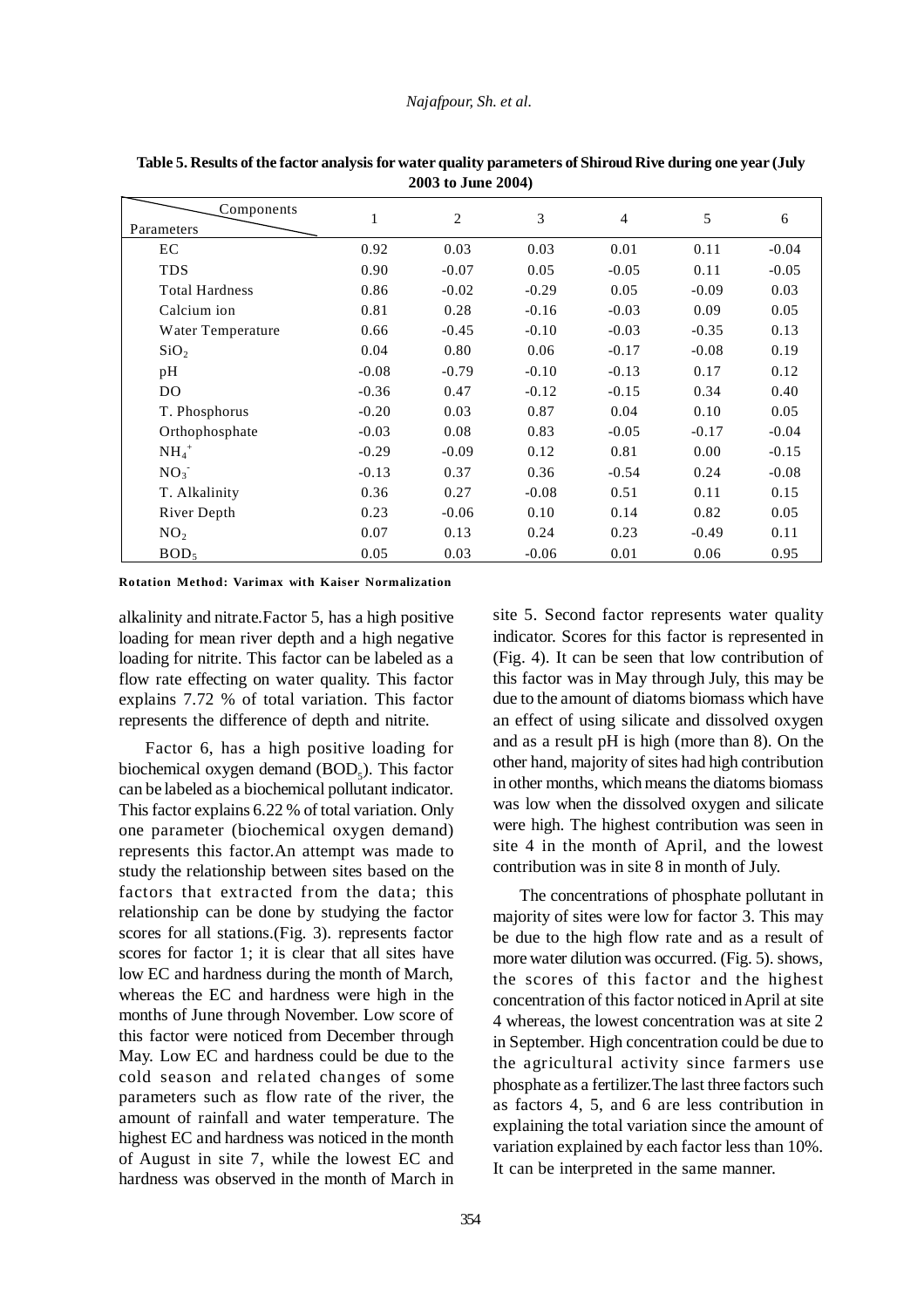

**Fig. 3. Factor score for factor 1 (conductivity and hardness group) in Shiroud River**







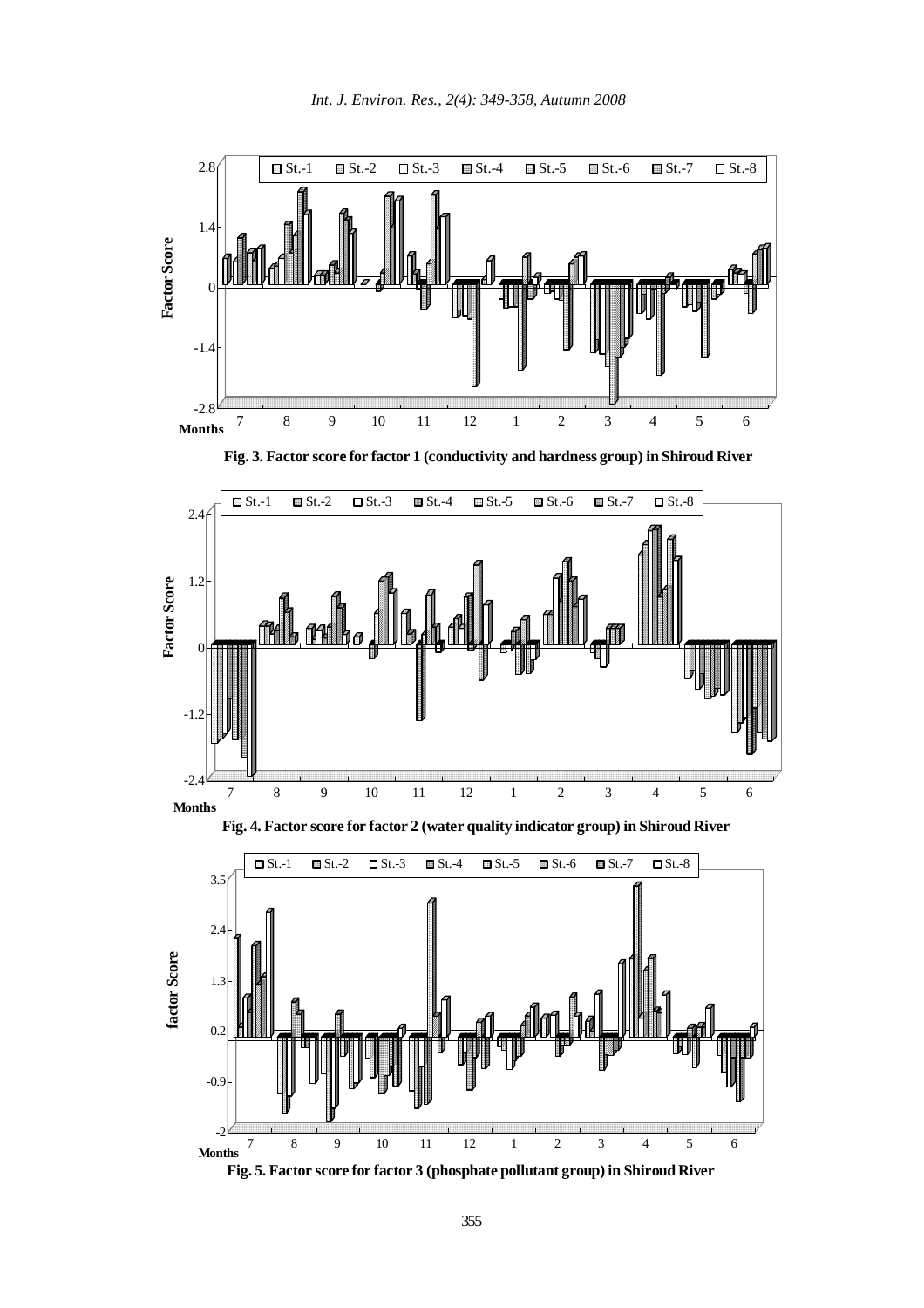Spatial variations in water quality were evaluated through discriminate analysis (DA). DA was applied on raw data. Seven discriminate functions (DFs) were found to discriminate the eight sites as shown in (Table 6). Wilk's Lambda test showed that only the first two functions are statistically significant (Table 7). Furthermore, 93.7% of the total variance between the eight sites explained by the first two DFs. The first DFs explained 87.6% of the total spatial variance, and the second DFs explained 6.1%. The relative contribution of each parameter is given in (Table 8). Mean river depth exhibited strong contribution in discriminating the eight sites and account for most of the expected spatial variations in the river, while less contribution exhibited from other parameters. Second group of parameters that contribute in explaining the spatial variations are DO, EC, and  $NH<sub>4</sub>$ <sup>+</sup> as shown in function 2. The classification matrix showed that 92.7 % of the cases are correctly classified to their respective groups, as shown in (Table 9). The result of classification shows that there are significant differences between these eight sites, which are expressed by in terms of two discriminate functions.

**Table 6. Eigen-values for seven discriminant function for eight sites**

| <b>Function</b> | Eigen- | $\frac{0}{0}$ | <b>Cumulative</b> |
|-----------------|--------|---------------|-------------------|
|                 | value  | variance      | $\frac{6}{9}$     |
|                 | 12.65  | 87.60         | 87.60             |
| 2               | 0.87   | 6.10          | 93.70             |
| 3               | 0.46   | 3.20          | 96.90             |
| $\overline{4}$  | 0.24   | 1.70          | 98.60             |
| 5               | 0.10   | 0.70          | 99.20             |
| 6               | 0.07   | 0.50          | 99.70             |
| 7               | 0.04   | 0.30          | 100.00            |

**Table 7. Wilks' Lambda test of DFs for spatial variation of Shiroud River**

| Test of     | Wilks' | Chi-square | Sig. |
|-------------|--------|------------|------|
| Function(s) | Lambda |            |      |
| 1 through 7 | 0.02   | 335.36     | 0.00 |
| 2 through 7 | 0.24   | 118.43     | 0.02 |
| 3 through 7 | 0.45   | 66.32      | 0.60 |
| 4 through 7 | 0.66   | 34.68      | 0.97 |
| 5 through 7 | 0.82   | 16.66      | 1.00 |
| 6 through 7 | 0.90   | 8.88       | 0.99 |
|             | 0.96   | 3.37       | 0.97 |

**Table 8. Discriminant function coefficients of spatial variation of Shiroud River**

| Parameter             |         | <b>Function</b> |
|-----------------------|---------|-----------------|
|                       | 1       | 2               |
| Water Temperature     | 0.02    | 0.46            |
| M. River Depth        | 1.16    | $-0.10$         |
| pH                    | $-0.12$ | $-0.09$         |
| DO                    | $-0.21$ | 0.76            |
| BOD <sub>5</sub>      | $-0.03$ | 0.36            |
| Total Alkalinity      | 0.15    | $-0.07$         |
| $Ca^{2+}$             | $-0.34$ | $-0.01$         |
| <b>Total Hardness</b> | 0.22    | 0.36            |
| <b>TDS</b>            | 0.01    | $-0.03$         |
| Orthophosphate        | $-0.23$ | $-0.01$         |
| Total phosphorus      | 0.15    | 0.29            |
| NO <sub>3</sub>       | $-0.16$ | 0.48            |
| NO <sub>2</sub>       | $-0.12$ | 0.27            |
| SiO <sub>2</sub>      | 0.39    | $-0.43$         |
| $NH_4$ <sup>+</sup>   | 0.06    | 0.56            |
| EС                    | 0.40    | 0.68            |

|  | Table 9. Classification results for discriminant analysis of eight sites |  |  |  |  |
|--|--------------------------------------------------------------------------|--|--|--|--|
|--|--------------------------------------------------------------------------|--|--|--|--|

| <b>Site</b> | <b>%correct</b> |          |          |          |    | <b>Predicted Group membership</b> |   |    |   |
|-------------|-----------------|----------|----------|----------|----|-----------------------------------|---|----|---|
|             | a               |          |          |          |    |                                   |   |    | Ω |
| 1.00        | 66.7            | 8        | ◠        |          |    |                                   |   |    |   |
| 2.00        | 100             | $_{0}$   | 12       |          | 0  |                                   |   |    |   |
| 3.00        | 100             | 0        | $\Omega$ | 12       | 0  |                                   | 0 |    |   |
| 4.00        | 100             |          |          |          | 12 |                                   |   |    |   |
| 5.00        | 100             | $^{(1)}$ |          | $\Omega$ |    | 12                                |   |    |   |
| 6.00        | 91.7            | 0        |          |          |    |                                   |   |    |   |
| 7.00        | 83.3            |          |          |          |    |                                   |   | 10 |   |
| 8.00        | 100             |          |          |          |    |                                   |   |    |   |

*a* **92.7% of original grouped cases correctly classified**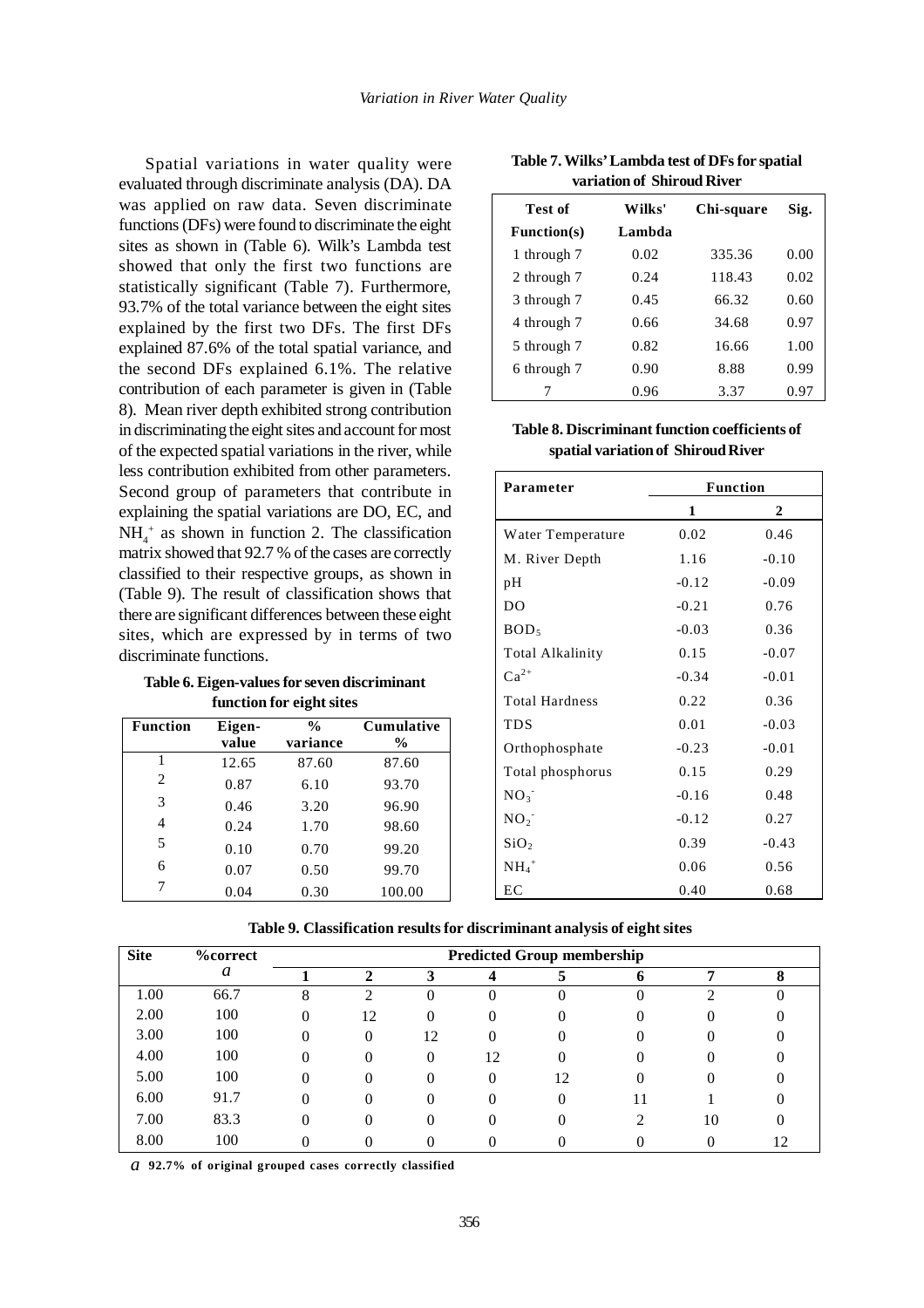In summary, the spatial DA results suggest that mean river depth, DO, EC, and ammonium ion are the most significant parameters to discriminate between the eight different sites. Most of the parameters showed different pattern of spatial variations due to the obvious reasons of different types of weathering processes in the near basin area.Temporal variations in water quality were evaluated through discriminate analysis (DA). DA was carried out with the same raw data after dividing the whole data into four seasonal groups; the spring season was given as group 1, summer group 2, fall group 3 and winter group 4. Three discriminate functions (DFs) were found as shown in (Table 10). Wilk's Lambda test showed that the all functions are significant in discriminating the four seasons (Table 11). Furthermore, only 100% of the total variance between seasons is explained by the three DFs. First function explained 63.7% of the total variance between seasons; second function explained 23.2%, while the third DFs explained only 13.1 of the total variance between the seasons. The relative contribution of each parameter is reported in (Table 12). A new pattern of the water quality relationship exhibited to discriminate the four seasons, since the highest contribution was correlated with silicate, water temperature in DFs-1 as shown in (Table 12). While  $Ca^{2+}$ , DO, TDS and nitrate exhibited less contribution compared to silicate and water temperature in general and these parameters correlated with more than one DFs. Total hardness correlated with second and third DFs than first discriminate functions.The classification matrix showed that 100 % of the cases are correctly classified to their respective groups, as shown in (Table 13). The result of classification shows that there are significant differences between seasons. In summary, the temporal DA results suggest that Ca<sup>2+</sup>, TDS, silicate, water temperature, total hardness and  $\mathrm{BOD}_5^+$  are the most significant parameters to discriminate between the four different seasons. This suggests that the anthropogenic pollution, which is the major river pollution problem, mainly due to discharge of wastewater into river dose not discriminate between seasons and it is regular source through the year. DA provides additional information over descriptive statistics in evaluation of spatial and temporal differences between sites as expressed by the corresponding classification matrix.

| Table 10. Eigen-values for seven discriminant |
|-----------------------------------------------|
| function for four seasons                     |

| <b>Function</b> | Eigen-<br>value | $\frac{0}{0}$<br>variance | <b>Cumulative</b><br>$\frac{0}{0}$ |
|-----------------|-----------------|---------------------------|------------------------------------|
|                 | 4.00            | 63.70                     | 63.70                              |
|                 | 1.46            | 23.20                     | 86.90                              |
|                 | 0.82            | 13.10                     | 100.00                             |

**Table 11. Wilks' Lambda test of DFs for temporal variation of Shiroud River**

| Test of<br><b>Function(s)</b> | Wilks'<br>Lambda | Chi-<br>square | Sig. |
|-------------------------------|------------------|----------------|------|
| 1 through 3                   | 0.05             | 264.21         | 0.00 |
| 2 through 3                   | 0.22             | 127.48         | 0.00 |
|                               | 0.55             | 51.09          | .00  |

**Table 12. Discriminant function coefficients of temporal variation of Shiroud River**

| Parameter               | Function |         |         |  |
|-------------------------|----------|---------|---------|--|
|                         | 1        | 2       | 3       |  |
| Water Temperature       | 0.95     | 0.97    | 0.08    |  |
| Mean River Depth        | 0.02     | 0.22    | $-0.38$ |  |
| pH                      | 0.25     | 0.10    | 0.37    |  |
| DO                      | $-0.68$  | 0.25    | 0.56    |  |
| BOD <sub>5</sub>        | 0.28     | $-0.23$ | $-0.52$ |  |
| <b>Total Alkalinity</b> | $-0.18$  | 0.28    | 0.41    |  |
| $Ca^{2+}$               | $-0.78$  | 2.18    | $-0.10$ |  |
| Total Hardness          | $-0.22$  | $-1.57$ | 0.62    |  |
| TDS                     | 0.68     | $-0.74$ | 0.35    |  |
| Orthophosphate          | $-0.14$  | 0.13    | $-0.07$ |  |
| Total phosphorus        | 0.27     | $-0.10$ | $-0.37$ |  |
| NO <sub>3</sub>         | $-0.62$  | $-0.02$ | 0.62    |  |
| NO <sub>2</sub>         | 0.16     | 0.11    | 0.21    |  |
| SiO <sub>2</sub>        | 1.35     | $-0.34$ | $-0.01$ |  |
| $NH_4$ <sup>+</sup>     | $-0.21$  | 0.02    | 0.32    |  |
| EС                      | $-0.10$  | $-0.39$ | 0.04    |  |

**Table 13. Classification results for discriminant analysis of four seasons**

| Seasons % correct |      | <b>Predicted Group</b> |                   |    |     |
|-------------------|------|------------------------|-------------------|----|-----|
|                   | a    |                        | <b>Membership</b> |    |     |
|                   |      |                        | 2                 |    |     |
| Spring            | 91.7 | 22                     |                   |    |     |
| Summer            | 100  | 0                      | 24                | 0  |     |
| Fall              | 83.3 | $\mathfrak{D}$         | 0                 | 20 | 2   |
| Winter            | 100  |                        |                   |    | ) Д |

*a* **93.8% of original grouped cases correctly classified**